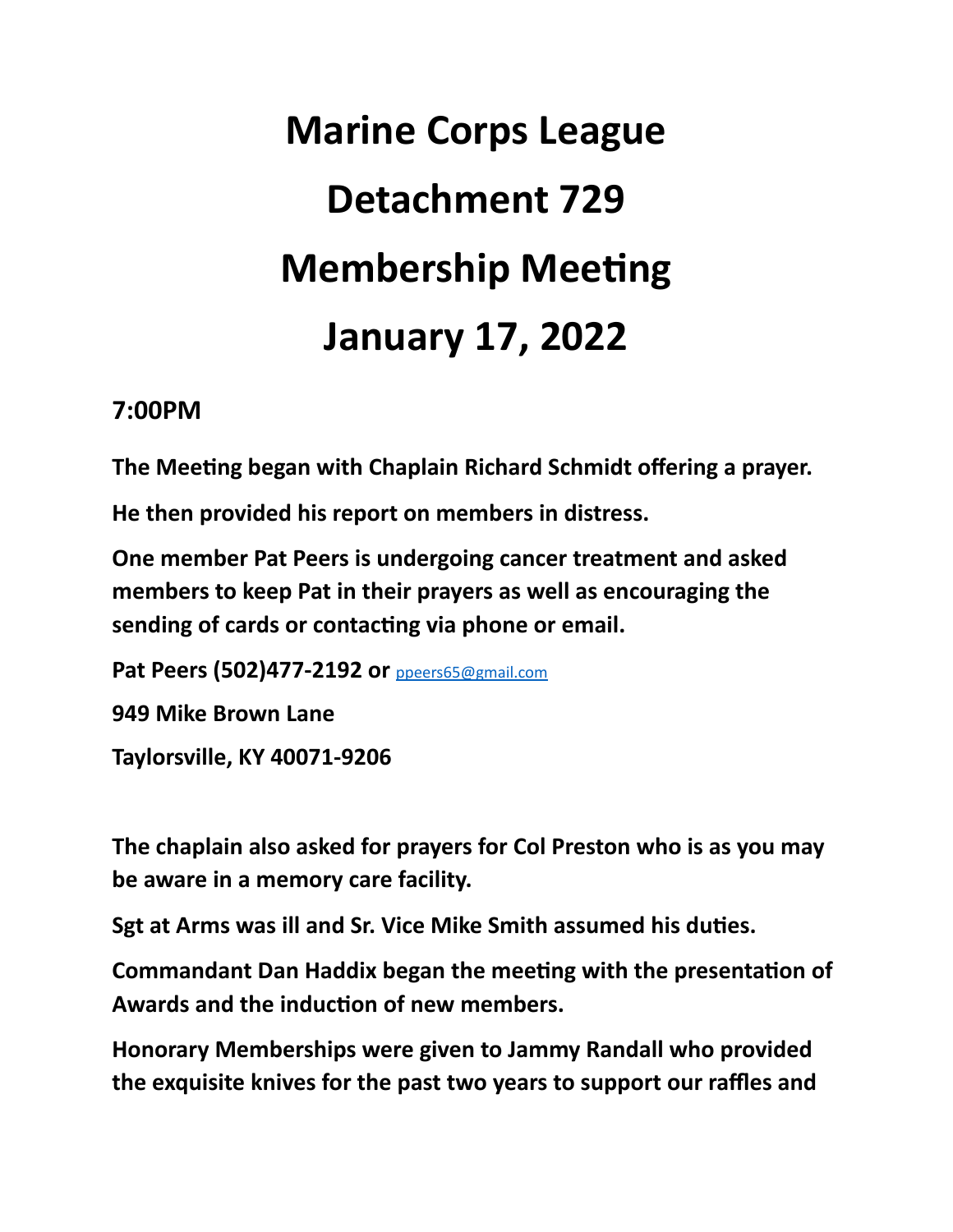to Joe Cotter provides his military truck for parades and other activities.

**New members inducted were Thomas "Doc" Rierdon and Mason Helgeson.** 

Additionally Cory Bowlin (Marine Veteran and Veterans Club Officer) **was introduced as a dual member having been a member of the Indiana Detachment.** 

**Cory Bowlin representing the Veterans Club was provided with a check** for \$3,000 from the Detachment to continue their work with veterans **in need.** 

## **Officer Reports:**

**Sr. Vice Mike Smith discuss the need for active recruiting, a Scouting liaison, as well as a volunteer to join the management team of the Marine House to assist in the rental of the facility.** 

**Jr. Vice was not present** 

**Jr Past Commandant was not present but provided the Investment Account to Commandant Haddix.** 

**Paymaster Ron Knight provided the financial report** 

Adjutant Ted Barber encouraged members to submit any interesting information for publication in the monthly "Hard Charger".

**Phil Hughes is this years chair for the Detachment Marine of the Year Committee and asked Ted Barber to put the usual notice in the Hard Charger.** 

**John Bishop gave a report on the Community Activities. He indicated** the the Defensive Driving class had to be postponed and notice will be **given when a date can be scheduled.**